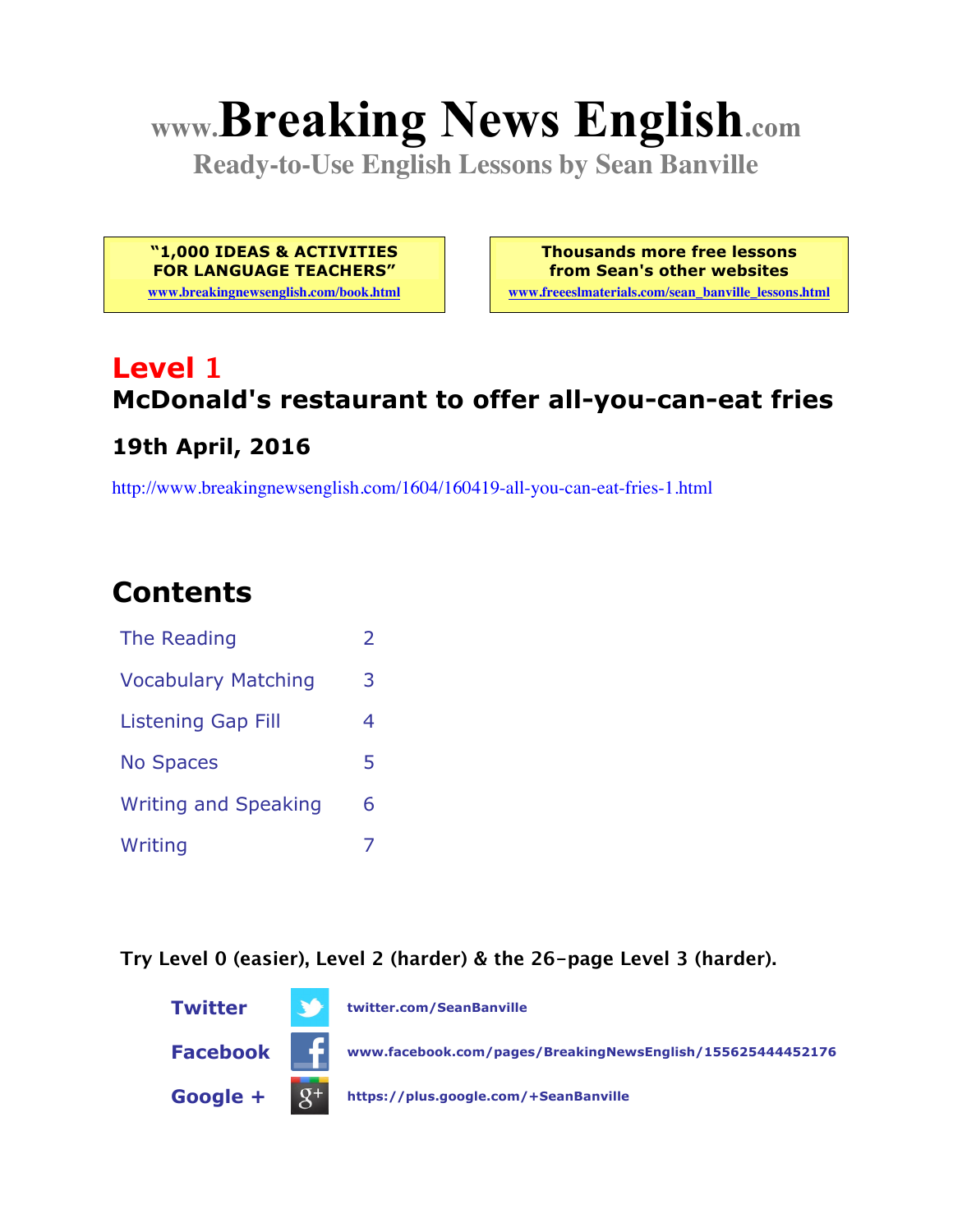# **THE READING**

From http://www.breakingnewsenglish.com/1604/160419-all-you-can-eat-fries-1.html

A McDonald's restaurant will soon offer all-you-can-eat French fries. It will open in July. McDonald's called it the restaurant "of the future" because of many new features. The new location will have armchairs and a large play space for children. Customers will also be able to order food from waiting staff and choose their own fillings. The restaurant owner said: "There are hundreds of different choices to build the burger of your dreams."

There have been many recent changes at McDonald's. The new boss has tried many things to make more profit. Some of these include an all-day breakfast menu and touch-screen ordering. People have different views about the all-you-can-eat fries. Health campaigners say it will create more obesity. They say McDonald's should have healthier food. One customer said endless fries are a great idea. She wants to go to McDonald's more often.

Sources: http://www.**inquisitr.com**/3005569/st-joseph-missouri-to-open-the-McDonald's-of-the-future/ http://www.**dailydot.com**/lol/future-McDonald's-all-you-can-eat-fries/ http://www.**businessinsider.com**/McDonald's-new-restaurant-offers-all-you-can-eat-fries-2016-4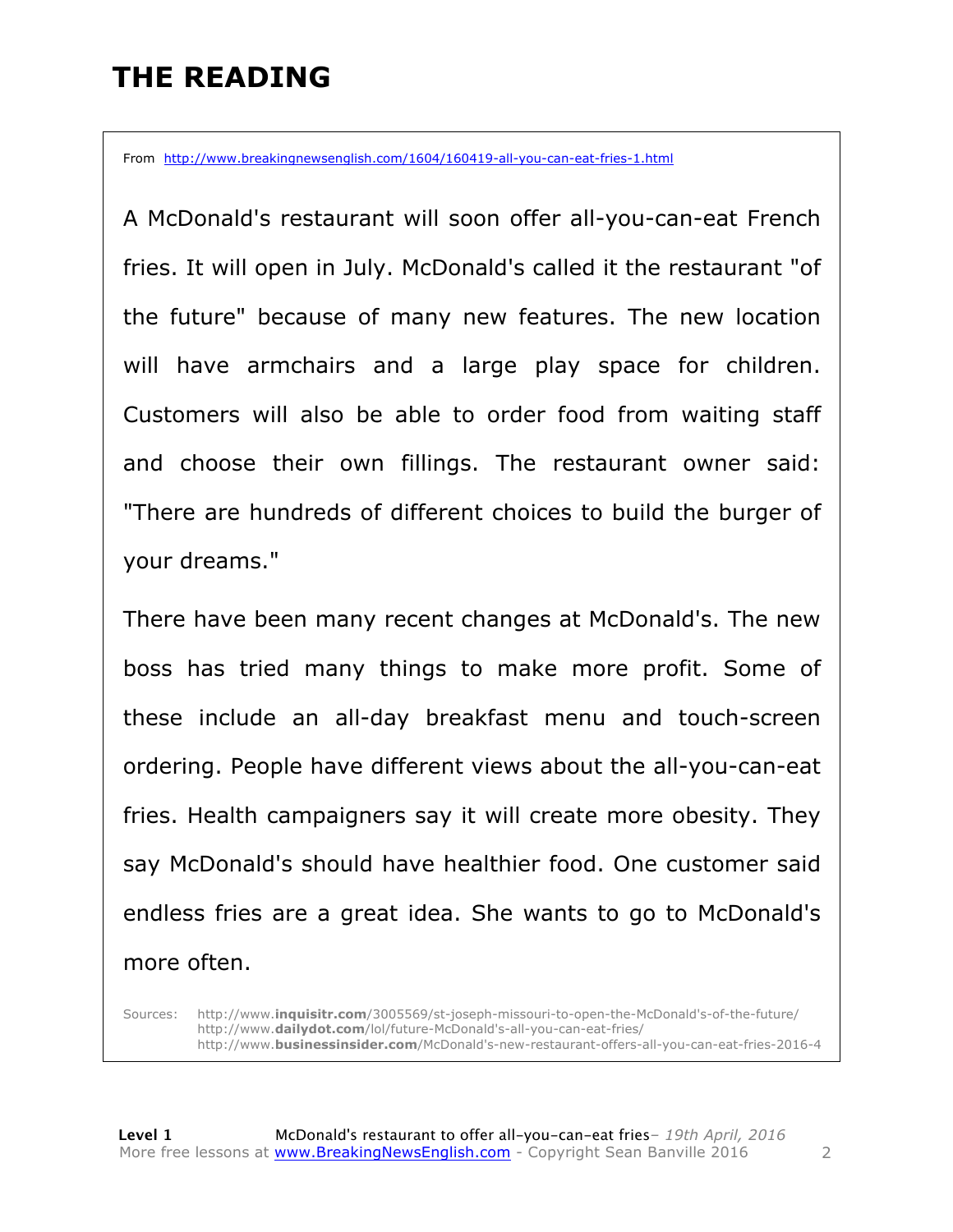# **VOCABULARY MATCHING**

From http://www.breakingnewsenglish.com/1604/160419-all-you-can-eat-fries-1.html

#### **PARAGRAPH ONE:**

| 1. | It will open          | a.             | fillings       |
|----|-----------------------|----------------|----------------|
| 2. | many new              | b.             | choices        |
| 3. | a large play space    | $\mathsf{C}$ . | features       |
| 4. | order food from       | d.             | of your dreams |
| 5. | choose their own      | e.             | waiting staff  |
| 6. | The restaurant        | f.             | in July        |
| 7. | hundreds of different | g.             | owner          |
| 8. | build the burger      | h.             | for children   |

#### **PARAGRAPH TWO:**

| 1. | There have been many          | а. | screen ordering    |
|----|-------------------------------|----|--------------------|
| 2. | The new boss has              | b. | views              |
| 3. | make more                     | c. | tried many things  |
| 4. | Some of these include an all- | d. | are a great idea   |
| 5. | touch-                        | e. | recent changes     |
| 6. | People have different         | f. | campaigners        |
| 7. | Health                        | g. | profit             |
| 8. | endless fries                 | h. | day breakfast menu |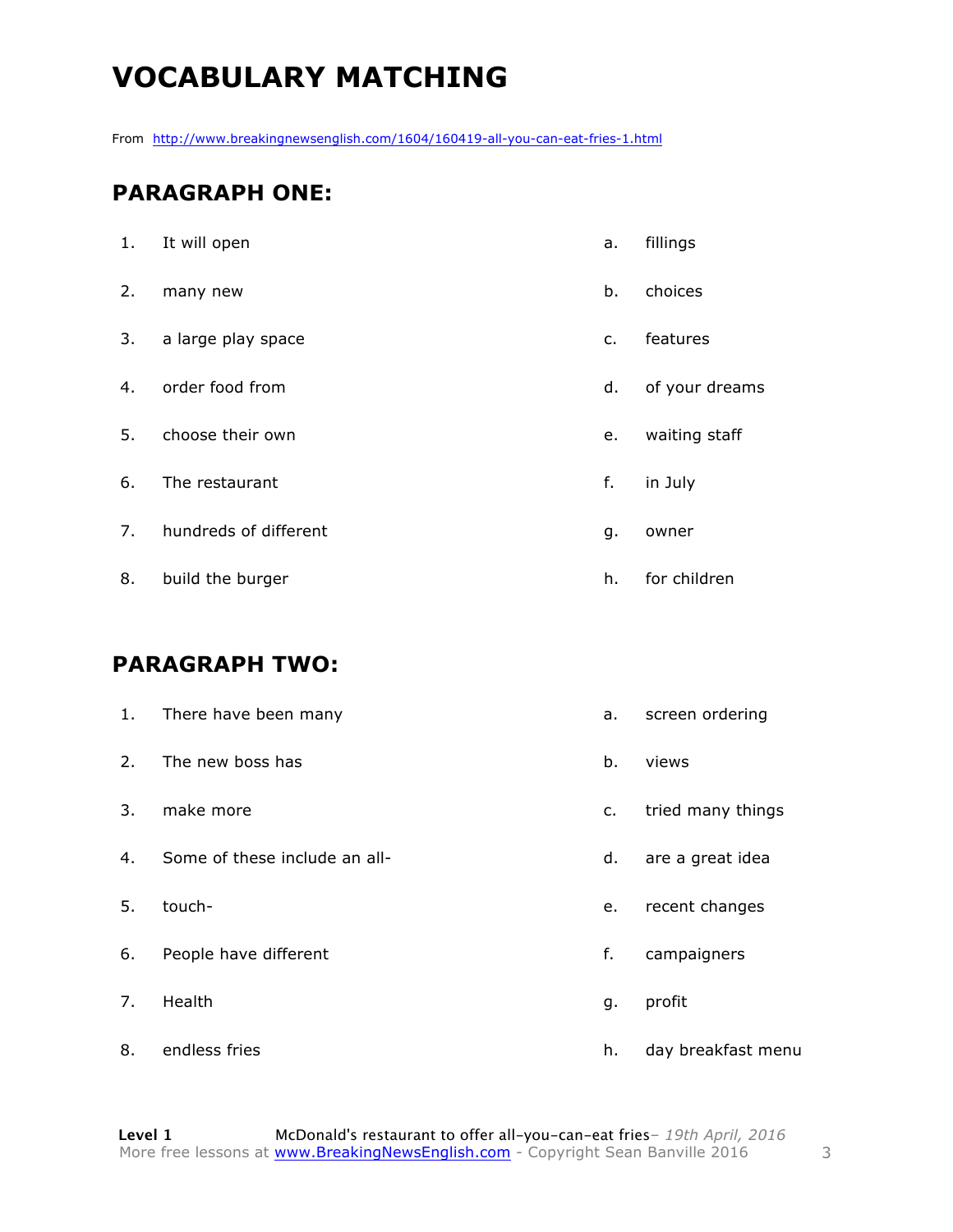# **LISTEN AND FILL IN THE GAPS**

From http://www.breakingnewsenglish.com/1604/160419-all-you-can-eat-fries-1.html

| A McDonald's restaurant (1) __________________________ all-you-can-  |
|----------------------------------------------------------------------|
| eat French fries. It (2) __________________________ July. McDonald's |
| called it the restaurant "of the future" because of many new         |
| features. The (3) _______________________ have armchairs and a       |
| large play (4) ________________________. Customers will also be      |
|                                                                      |
| own fillings. The restaurant owner said: "There are hundreds of      |
| different choices to build the burger $(6)$ _______________________" |
| There (7) _________________________ recent changes at McDonald's.    |
| The new boss has tried many things to                                |
| (8) ________________________. Some of these include an all-day       |
| breakfast menu and (9) _______________________. People have          |
|                                                                      |
| Health campaigners say it will (11) __________________________. They |
| say McDonald's should have healthier food. One customer said         |
| endless fries (12) ________________________. She wants to go to      |
| McDonald's more often.                                               |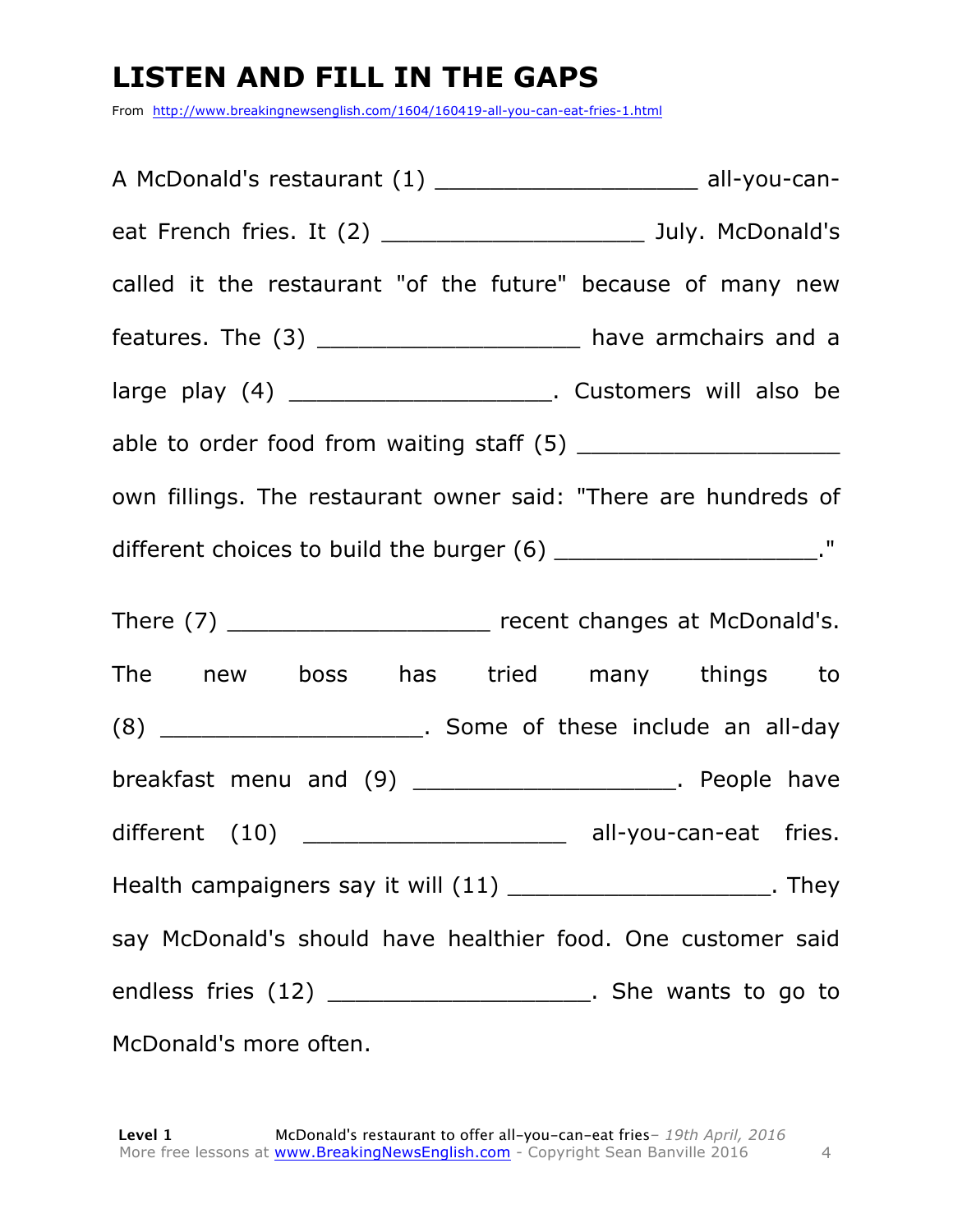# **PUT A SLASH ( / )WHERE THE SPACES ARE**

From http://www.breakingnewsenglish.com/1604/160419-all-you-can-eat-fries-1.html

AMcDonald'srestaurantwillsoonofferall-you-can-eatFrenchfri es.ItwillopeninJuly.McDonald'scalledittherestaurant"ofthefuture"b ecauseofmanynewfeatures.Thenewlocationwillhavearmchairsandal argeplayspaceforchildren.Customerswillalsobeabletoorderfoodfro mwaitingstaffandchoosetheirownfillings.Therestaurantownersaid:" Therearehundredsofdifferentchoicestobuildtheburgerofyourdreams ."TherehavebeenmanyrecentchangesatMcDonald's.Thenewbossha striedmanythingstomakemoreprofit.Someoftheseincludeanall-day breakfastmenuandtouch-screenordering.Peoplehavedifferentv iewsabouttheall-you-can-eatfries.Healthcampaignerssayitwillcr eatemoreobesity.TheysayMcDonald'sshouldhavehealthierfood.One customersaidendlessfriesareagreatidea.ShewantstogotoMcDonald' smoreoften.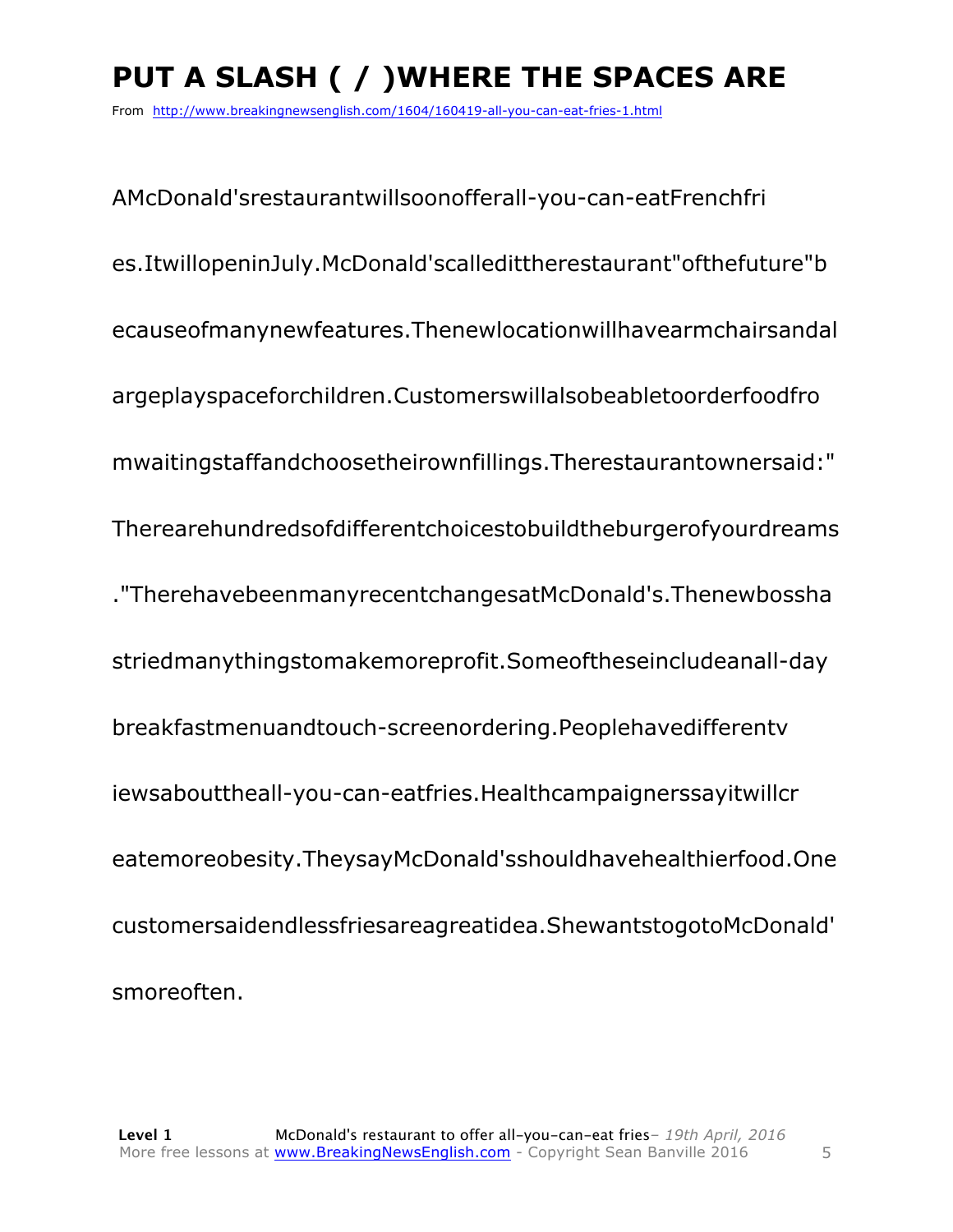## **WRITE QUESTIONS & ASK YOUR PARTNER(S)**

Student A: Do not show these to your speaking partner(s).

| a) |  |  |
|----|--|--|
| b) |  |  |
| c) |  |  |
| d) |  |  |
| e) |  |  |
| f) |  |  |
| g) |  |  |
| h) |  |  |

McDonald's restaurant to offer all-you-can-eat fries - 19th April, 2016 More free lessons at www.BreakingNewsEnglish.com

# **WRITE QUESTIONS & ASK YOUR PARTNER(S)**

Student B: Do not show these to your speaking partner(s).